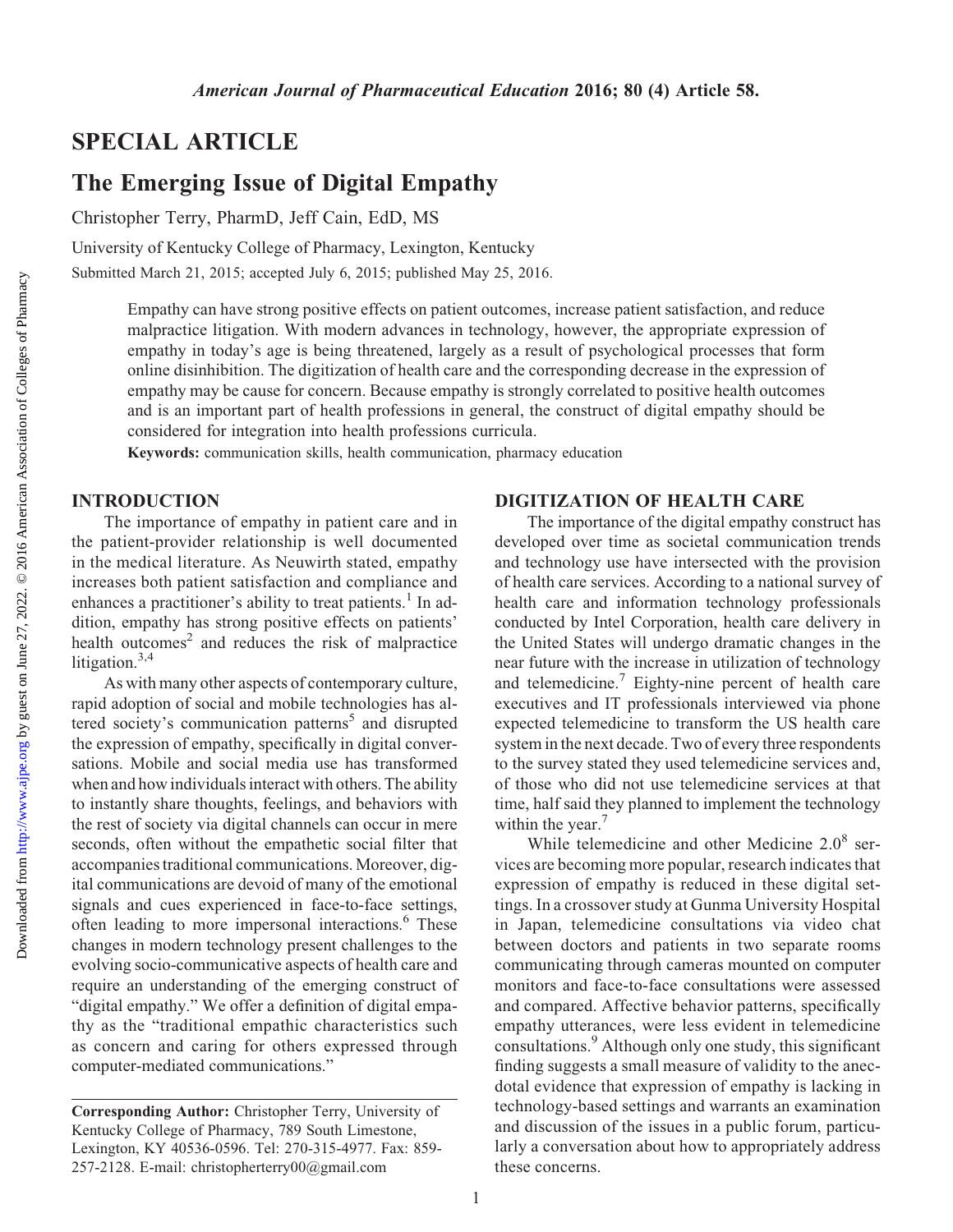## ONLINE DISINHIBITION EFFECT

Which personal thoughts and attitudes are communicated to others and the manner in which they are expressed may be different in digital vs traditional faceto-face settings. Some individuals may exhibit unusual acts of compassion in online settings, while others may devolve into sarcasm, harsh language, uncouth criticisms, and even cyber bullying.<sup>10-12</sup> It is not uncommon to read vitriol-filled remarks on social media applications or in the comments section of online news sites. Disrespect and thus a lack of empathetic concern for others is all too evident in contemporary online discussions.<sup>13</sup> In many instances, those unsavory comments are unprovoked and unwarranted.

While there may be other influences, the online disinhibition effect<sup> $14$ </sup> describes several subtle, but powerful underlying factors that contribute to the nature of communication via digital devices. These factors may help explain the sometimes toxic and aggressive nature of online communications.<sup>15</sup> First, the anonymity associated with computer-mediated communication may permit people to possess an alternate online identity and essentially hide behind a nonidentifying pseudonym or username. This form of dissociative anonymity allows people to separate from in-person identity and moral agency, thereby freeing them to express hostility and criticism without any effect to the psyche. Similarly, online users may dissociate those at the other end of the communication by subconsciously viewing them merely as avatars or usernames instead of actual persons.

Second, as online communication can be asynchronous, individuals do not have to manage immediate reactions to online conversations and can remove themselves from the repercussions of online discussions, even avoiding ownership for hostile and intimidating comments. Third, even in a completely nonanonymous environment (ie, computerized medical record, e-mail correspondence, blogs), the nature of online communications is such that individuals are physically invisible to others, permitting them to disregard any type of eye contact or physical reaction of the other person(s). A significant portion of traditional face-to-face communications tends to be nonverbal (eg, body language, tone of voice), and without these cues, online conversations lack an essential element of understanding.<sup>16</sup>

Overt negativity toward others manifested in online communications should not be attributed merely to character flaws. The online disinhibition effect applies to all individuals regardless of ethical and moral character. Even those of high moral judgment and character can subconsciously devolve into a more pernicious state when

they psychologically disconnect their words from their actual being. In essence, the subconscious psychological factors associated with the online disinhibition effect negatively impact the likelihood that empathy will be expressed in digital environments. In fact, a contributor to declining empathy is the "rising prominence of personal technology and media use in everyday life."<sup>17</sup> Thus, interpersonal dynamics are altered by the use of technol- $\alpha$  as a communication tool.<sup>17</sup> As the provision of health care services becomes more entwined with a technological world, we must elevate the construct of digital empathy into the collective consciousness of both educators and trainees in the medical community and seek to prepare future health care providers to exhibit empathy in digital venues.

## TEACHING DIGITAL EMPATHY

Similar to e-professionalism and electronic health records, the concept of digital empathy is another aspect of a technologically evolving environment that should be addressed within health professions curricula. Because of the growth of computer-mediated communication, the need to make future health care providers aware of digital empathy and teach them how to recognize and avoid harmful online communications is unlikely to recede. From an educational standpoint, one needs to look first at empathy training in general to determine how health professions education might approach issues pertaining to digital empathy. Unfortunately, research by Ahrweiler et al indicated that medical education in general does not promote the development of empathy.<sup>18</sup> Unlike other skills and knowledge-based content, teaching skills from the affective domain is not straightforward and may require creative and focused educational methods.

Although the construct of empathy is multidimensional in nature and difficult to measure, there are effective strategies for teaching empathy that focus specifically on communication skills training,<sup>19</sup> a concept that aligns with other digital communication training. Communication skills training in the form of traditional lectures and small group workshops increases empathy scores for students in all phases of training.<sup>19</sup> If sharpening students' communication skills leads to an increase in traditional empathy, it may also be an excellent way to address digital empathy.

Self-reflection and reflective writing are also useful methods for addressing empathy in medical education curricula<sup>19</sup> and in developing empathy.<sup>18</sup> In their systematic literature review, Chen and Forbes noted that significant change in student empathy occurred in 100% of the studies in which reflective writing activities were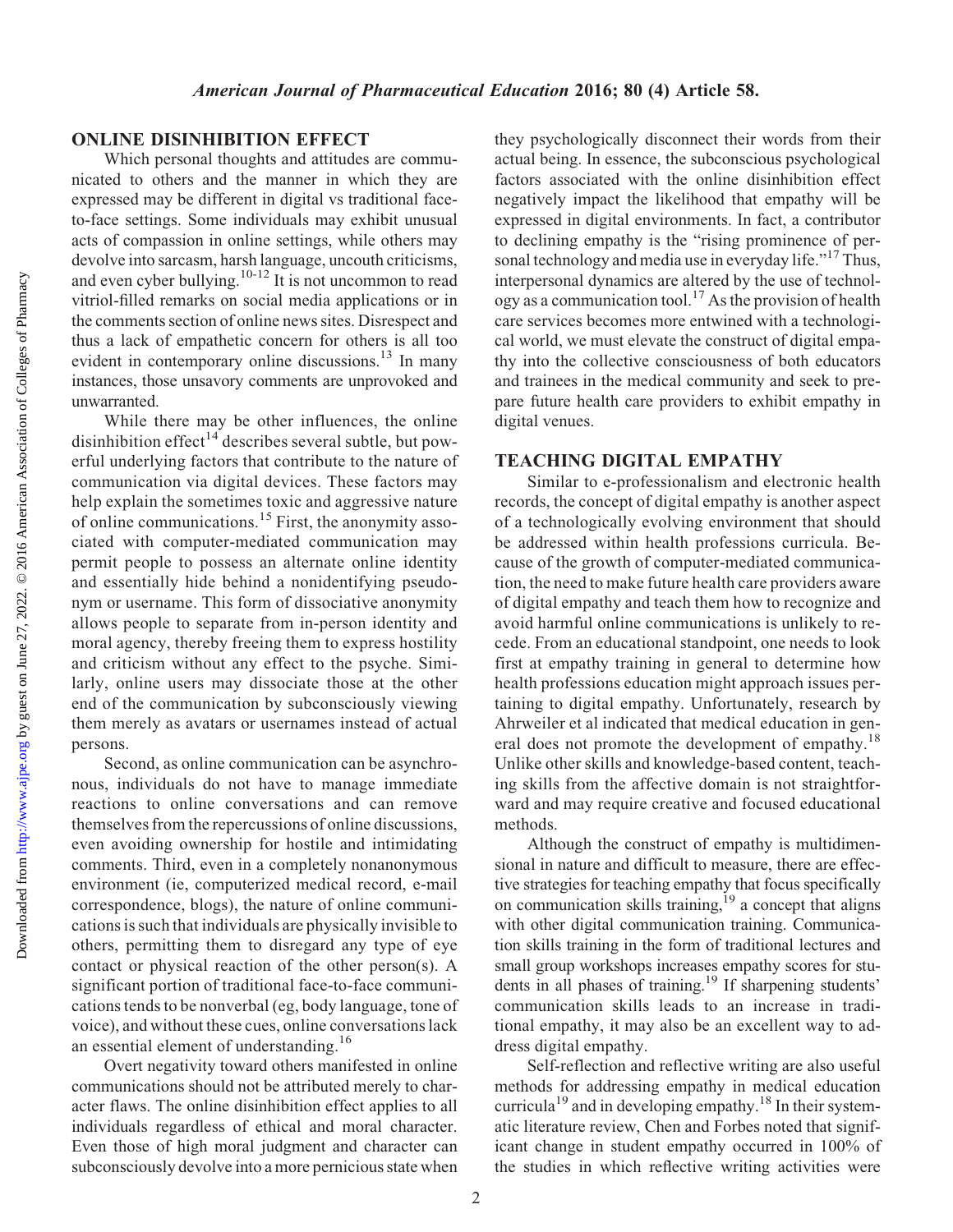#### American Journal of Pharmaceutical Education 2016; 80 (4) Article 58.

incorporated.20 The authors suggested the process of reflective writing should be considered in any curricula, as this approach was successful at developing empathy.<sup>18</sup> Self-reflection activities have been successfully introduced into curricula through a variety of formats, including group peer discussions<sup>21</sup> and mindfulness training.<sup>22</sup>

Because the underlying principles of traditional and digital empathy constructs are the same, both communications training and self-reflection activities could theoretically prompt learners to question and examine their interactions in the online world. This self-examination process may potentially develop heightened online awareness and promote increased digital empathy. A targeted awareness that digital communication is powerful and can often have unintended effects on others is an important element of developing digital empathy. Raising awareness of the importance of digital empathy is the first step in appropriately educating trainees and adequately preparing them for the future of health care in an everchanging technological world.

Raising awareness alone may not address all issues, however. Several questions still remain, such as whether empathy training specifically addresses the subconscious effects of online disinhibition. These subconscious effects are instrumental and potentially the primary reasons why a general lack of digital empathy is exhibited throughout society as a whole. It is unknown whether traditional empathy training merely applied to digital communications is sufficient. Another question is whether an awareness or understanding of one's online disinhibition is enough to prevent it from occurring or if other psychological interventions are necessary. Moreover, should empathy education incorporate instruction to address the process of online disinhibition? Research is needed to answer these questions. As educators, we should be designing and testing educational models that will increase digital empathy skills of the next generation of health care providers.

## **CONCLUSION**

Empathy at its core will never change; however, the means by which empathy is expressed is naturally evolving as the world and its forms of communications become increasingly digital. As we continue to adopt technological tools to improve patient communications and outcomes, recognizing and addressing barriers to the expression of digital empathy is important. If trends in technology advancements continue as expected, digital empathy will become an even more critical issue. Efforts to address the emerging issue of digital empathy and its expression should begin now, as relationships remain essential to delivering optimal patient care.<sup>23</sup>

#### **REFERENCES**

1. Neuwirth ZE. Physician empathy: should we care? Lancet. 1997;350(9078):Article 606.

2. Neumann M, Bensing J, Mercer S, et al. Analyzing the "nature" and "specific effectiveness" of clinical empathy: a theoretical overview and contribution towards a theory-based research agenda. Patient Educ Couns. 2009;74(3):339-346.

3. Dwyer K. Unexpected surgical complication, lack of empathy triggers a lawsuit. Crico. 2010. [https://www.rmf.harvard.edu/](https://www.rmf.harvard.edu/Clinician-Resources/Case-Study/2010/Unexpected-Surgical-Complication-Lack-of-Empathy-Triggers-a-Lawsuit) [Clinician-Resources/Case-Study/2010/Unexpected-Surgical-](https://www.rmf.harvard.edu/Clinician-Resources/Case-Study/2010/Unexpected-Surgical-Complication-Lack-of-Empathy-Triggers-a-Lawsuit)[Complication-Lack-of-Empathy-Triggers-a-Lawsuit.](https://www.rmf.harvard.edu/Clinician-Resources/Case-Study/2010/Unexpected-Surgical-Complication-Lack-of-Empathy-Triggers-a-Lawsuit) Accessed August 20, 2014.

4. Virshup BB, Oppenberg AA, Coleman MM. Strategic risk management: reducing malpractice claims through more effective patient-doctor communication. Am J Med Qual. 1999;14(4):153-159. 5. Fox S, Rainie L. The Web at 25 in the US Pew Research Center. [http://www.pewinternet.org/2014/02/27/the-web-at-25-in-the-u-s/.](http://www.pewinternet.org/2014/02/27/the-web-at-25-in-the-u-s/) Accessed July 22, 2014.

6. Walther, JB. Theories of computer-mediated communication and interpersonal relations. In Knapp ML, Daly JA. The SAGE Handbook of Interpersonal Communication. Thousand Oaks, CA: SAGE Publications;2011:443–479.

7. Intel study reveals telehealth will dramatically transform health care [Intel news release]. Santa Clara, CA: Intel Corp.; May 18, 2010. [http://www.intel.com/pressroom/archive/releases/2010/](http://www.intel.com/pressroom/archive/releases/2010/20100518corp.htm) [20100518corp.htm.](http://www.intel.com/pressroom/archive/releases/2010/20100518corp.htm) Accessed July 15, 2014.

8. Eysenbach G. Medicine 2.0: social networking, collaboration, participation, apomediation, and openness. J Med Internet Res. 2008;10(3):e22.

9. Liu X, Sawada Y. Doctor-patient communication: a comparison between telemedicine consultation and face-to-face consultation. Intern Med. 2007;46(5):227-232.

10. Preece JJ, Ghozati K. Experiencing empathy online. In Rice RR, Katz JJ. The Internet and Health Communication: Experiences and Expectations. Thousand Oaks, CA: SAGE Publications; 2001:237–240.

11. Ang RP, Goh DH. Cyberbullying among adolescents: the role of affective and cognitive empathy and gender. Child Psychiatry Hum Dev. 2010;41(4):387-397.

12. Willard NE. Cyberbullying and Cyberthreats: Responding to the Challenge of Online Social Aggression, Threats, and Distress. Champaign, IL: Research Press Co; 2007.

13. Konrath SH, O'Brien EH, Hsing C. Changes in dispositional empathy in American college students over time: a meta-analysis. Pers Soc Psychol Rev. 2011;15(2):180-198.

14. Suler, J. The online disinhibition effect. Cyberpsychol Behav. 2004;7(3):321-326.

15. Tsikerdekis, M. The choice of complete anonymity versus pseudonymity for aggression online. Int J Hum-Comput Int. 2012; 2(8):35-57.

16. Mehrabian, A. Nonverbal Communication. Piscataway,

NJ: Transaction Publishers, Rutgers – The State University;1972. 17. Konrath SH, O'Brien EH, Hsing C. Changes in dispositional

empathy in American college students over time: a meta-analysis. Pers Soc Psychol Rev. 2011;15(2):180-198.

18. Ahrweiler F, Neumann M, Goldblatt H, Hahn EG, Scheffer C. Determinants of physician empathy during medical education: Hypothetical conclusions from an exploratory qualitative survey of practicing physicians. BMC Med Educ. 2014;14:122.

19. Stepien KA, Baernstein A. Educating for empathy: a review. J Gen Intern Med. 2006;21(5):524-530.